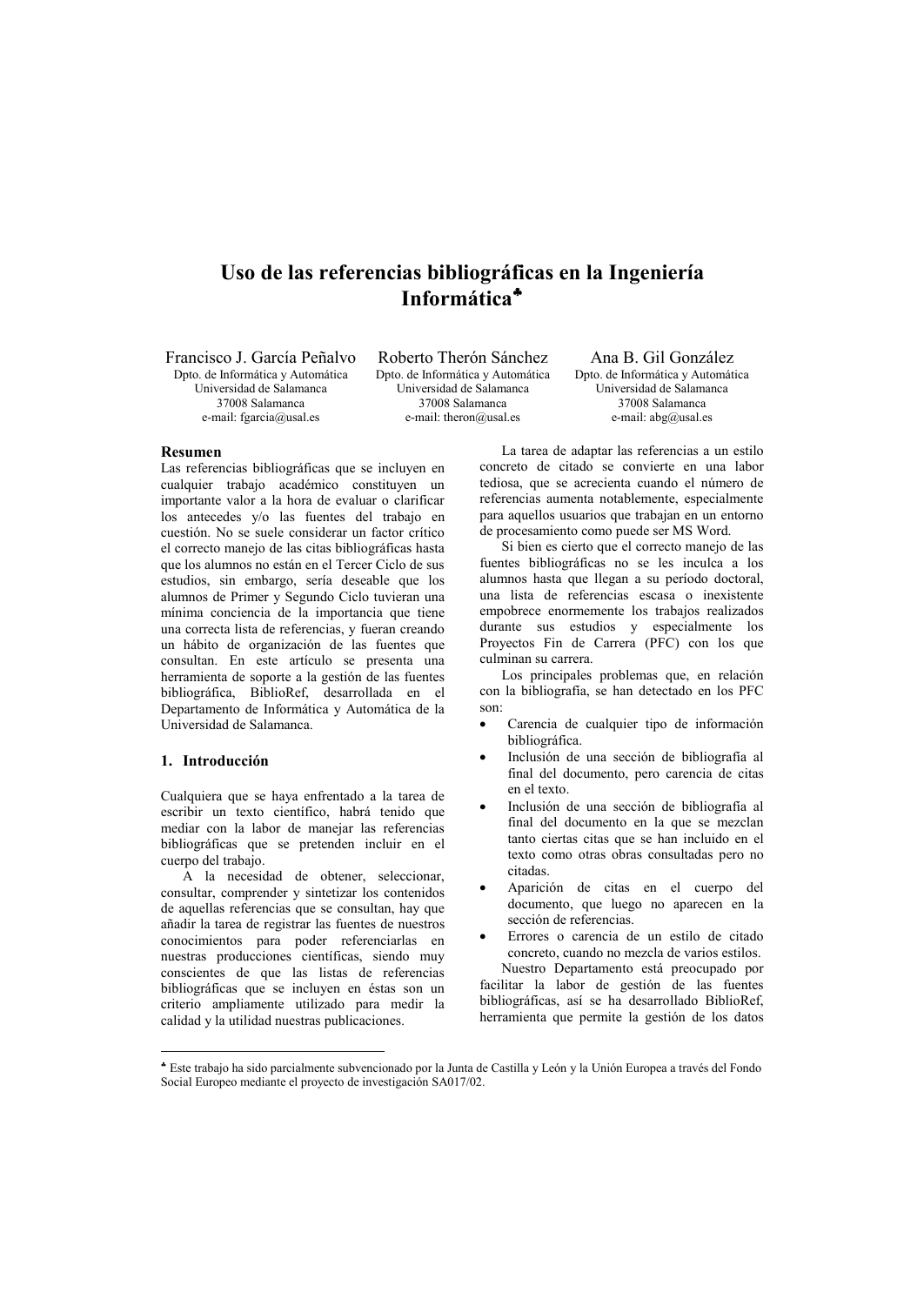#### **Demostraciones**

asociados de las fuentes bibliográficas y su integración con MS Word, facilitando la inclusión de citas en un documento para, automáticamente. generar la sección de referencias de acuerdo a un estilo de citado.

Aunque BiblioRef fue desarrollada para los miembros del Departamento, algunos profesores estamos facilitándola a los alumnos para que gestionen las fuentes bibliográficas en sus PFC. obteniéndose una mejora en la calidad de la documentación de los mismos, a la vez que se les inculca un método de trabajo científico.

# 2. BiblioRef

Cuando el número de referencias a maneiar crece. un procedimiento manual para la gestión de las fuentes bibliográficas se vuelve ineficiente y propenso a los errores. Este crecimiento plantea dos tipos de problemas: la gestión de los datos de las fuentes bibliográficas y el esfuerzo de ajustar la bibliografía a un formato concreto de citado.

Para solucionar el primer problema se puede recurrir a crear una base de datos personal, que facilite esa gestión de las fuentes bibliográficas. Pero para el segundo problema no existe una solución tan sencilla. Quizás el paradigma de actuación para este caso es el que se propone en LaTeX [2] donde, gracias a su interacción con BibTeX [3], se facilita enormemente la labor de adaptar las fuentes a un estilo de citado. Sin embargo, la utilización de LaTeX encuentra muchas reticencias en un amplio sector de usuarios, que se decantan por el otro estándar de facto a la hora de escribir un texto, MS Word. No obstante, MS Word no incorpora por sí mismo herramientas adecuadas para facilitar la gestión automática de las referencias bibliográficas.

BiblioRef [4] es una aplicación que cumple esta doble función de gestión de bibliografía y de inserción automática de las referencias en la sección de bibliografía conforme a un estilo de citado en un documento MS Word.

La interacción de BiblioRef con MS Word, viene a paliar una importante carencia de este último, va que MS Word no aporta herramientas para la gestión bibliográfica, recavendo en el autor toda la responsabilidad del mantenimiento, normalmente realizado de forma manual, de la lista de referencias bibliográficas a incluir en un determinado documento

La relación entre BiblioRef y MS Word es tal que cuando el autor requiere la inserción de una nueva cita, utiliza BiblioRef para seleccionarla de la colección existente (y ampliable en cualquier momento) y copiarla, pegándola en el punto de inserción dentro del documento Word. Una vez terminado el documento, se podrá generar automáticamente la sección de bibliografía del mismo, utilizando el estilo de citado elegido entre los soportados por BiblioRef. Además, no se olvida a BibTeX, ya que se siguen patrones de uso similares a los de este entorno, y se incorporan facilidades de exportación/importación de ficheros BibTeX, facilitando a los usuarios de BiblioRef no limitarse a un entorno concreto como es Word.

La Figura 1 ilustra cuál es el ciclo de vida de una fuente desde el momento en que se capturan sus datos hasta el instante en que se desea incluir en un documento.



Figura 1. Ciclo de vida de una fuente bibliográfica

# 2.1. Recogida de datos

La primera fase en el ciclo de vida de una fuente bibliográfica es la extracción de los datos de la publicación, esto es, la información relevante que la define y que va a servir para catalogarla, buscarla o simplemente citarla.

Esta actividad que puede parecer trivial, pero nos puede obligar a invertir mucho tiempo, especialmente cuando no somos metódicos al extraer esos datos al obtener la publicación (ya sea físicamente, digitalmente o a través de referencias que aparecen citadas en otras publicaciones).

Para la correcta recolección de los datos de una fuente, con objeto de almacenarla en el repositorio de fuentes de la herramienta BiblioRef, debe conocerse cuál es el tipo de la publicación que está tratando. Los tipos de fuente bibliográfica que soporta BiblioRef, están muy influenciados

#### 602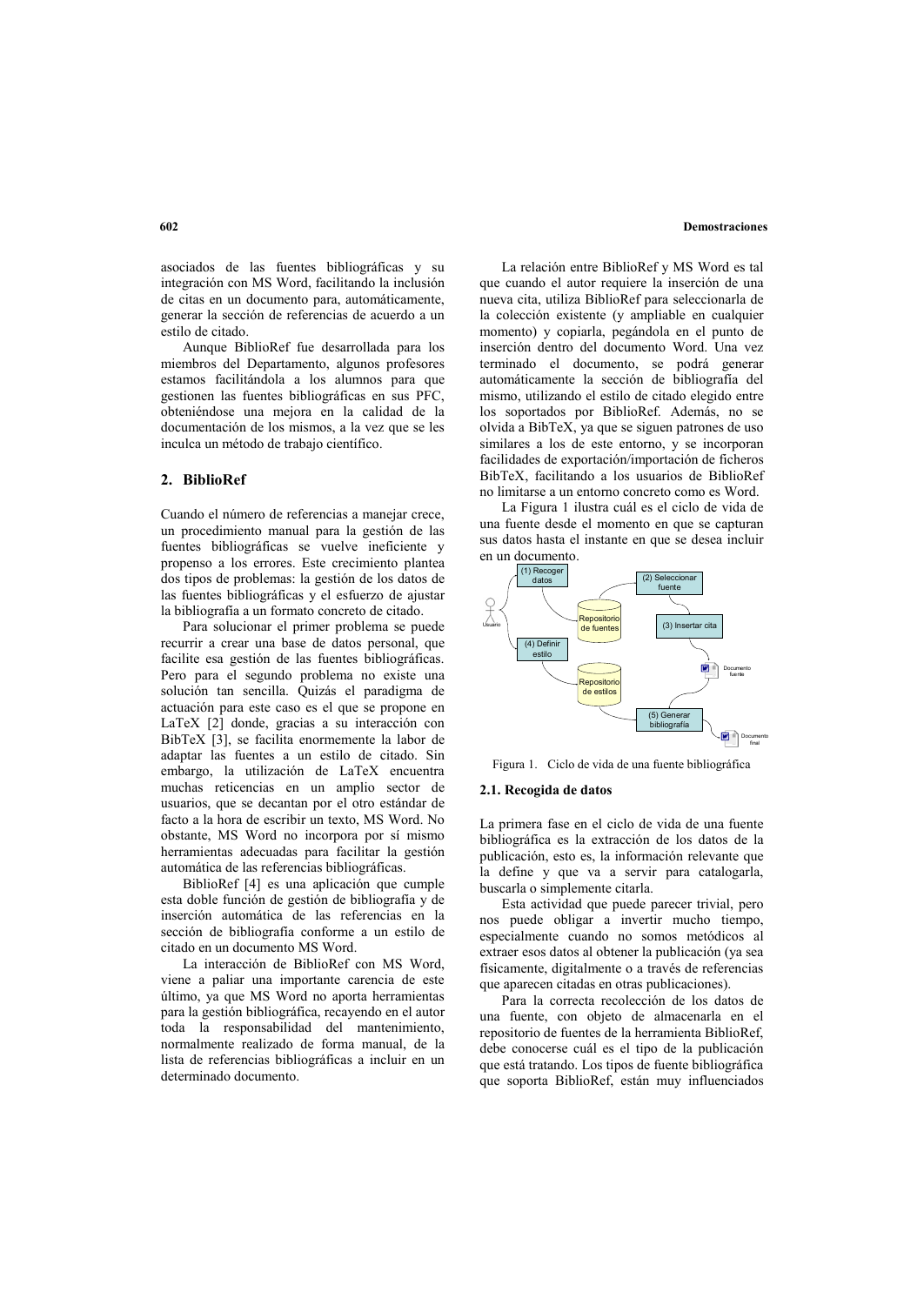# IX Jornadas de Enseñanza Universitaria de la Informática

por los tipos soportado en BibTeX, aunque no existe una equivalencia completa. Concretamente se soportan: Artículos de revista, Libros, Capítulos de libros, Actas de congresos, Artículos en actas de congresos, Tesis, Documentos técnicos, Documentos electrónicos y Otras.

Para insertar los datos de una publicación (así como para editarlos) existe un asistente compuesto por cinco pasos, donde en el primer paso se introducen los datos básicos (entre ellos el tipo de la fuente, que incidirá en los datos concretos solicitados posteriormente), en el siguiente formulario se puede indicar si se tiene una versión digital de la publicación, en el tercero se introducen los autores por orden de firma (pudiéndose indicar si son o no editores de la publicación), en el cuarto paso es posible asociarle unos datos de clasificación a la fuente en base a áreas temáticas y materias concretas dentro de dichas áreas, y en el quinto y último paso se introducen los datos que completan la información

de la fuente y que son dependientes del tipo de publicación de que se trate.

### 2.2. Selección de una fuente

A la hora de seleccionar una fuente para proceder a su inserción como cita en un documento se debe localizar ésta

Cuando el número de citas que se manejan es pequeño, esa localización puede hacer a través de la ventana principal de la herramienta donde aparecen las fuentes en una rejilla, mostrándose los valores de algunos de sus atributos (título, tipo, año...) y con la característica de ordenar ascendente o descendentemente todas las fuentes por un campo, sin más que hacer clic con el puntero del ratón sobre el nombre de la columna que representa al atributo (Figura 2). Sin embargo. esta herramienta incluye una completa interfaz de búsqueda que permitirá obtener un subconjunto de las fuentes que se tienen almacenadas.



Figura 2. Presentación de las fuentes en la pantalla principal de BiblioRef

# 2.3. Inserción de una cita en un documento

Una vez que se tiene localizada la fuente que se desea citar, este paso es tan sencillo como dejar el punto de inserción del documento Word en la posición donde se quiere que se inserte la cita, una vez hecho esto se conmuta a la aplicación BiblioRef y se ejecuta la acción "Insertar<br>Referencia" sobre la fuente seleccionada, y automáticamente se inserta un objeto BiblioRef en el documento Word (ver Figura 3).

# 2.4. Definición del estilo

A la hora de construir una lista de referencias en un documento, nosotros debemos indicar a BiblioRef cuál va a ser el estilo de citado que queremos emplear. Esta decisión implicará tanto

el formato de las citas o llamadas que aparecerán en el cuerpo del documento, como el formato de los datos con que se muestra cada cita en la lista de referencias del documento.

Por defecto BiblioRef incluve tres estilos de citado: ACM, APA y un estilo de citado propio. Si estos estilos satisfacen al usuario podría generar de forma automática una sección de referencias en un documento. En caso contrario, el usuario cuenta con una interfaz avanzada donde puede definir de forma gráfica el estilo de citado que necesite.

#### 2.5. Generación de la lista de bibliografía

El último paso sería la generación automática de la lista de referencias de un documento, en este caso BiblioRef sólo necesita que se le diga cuál es